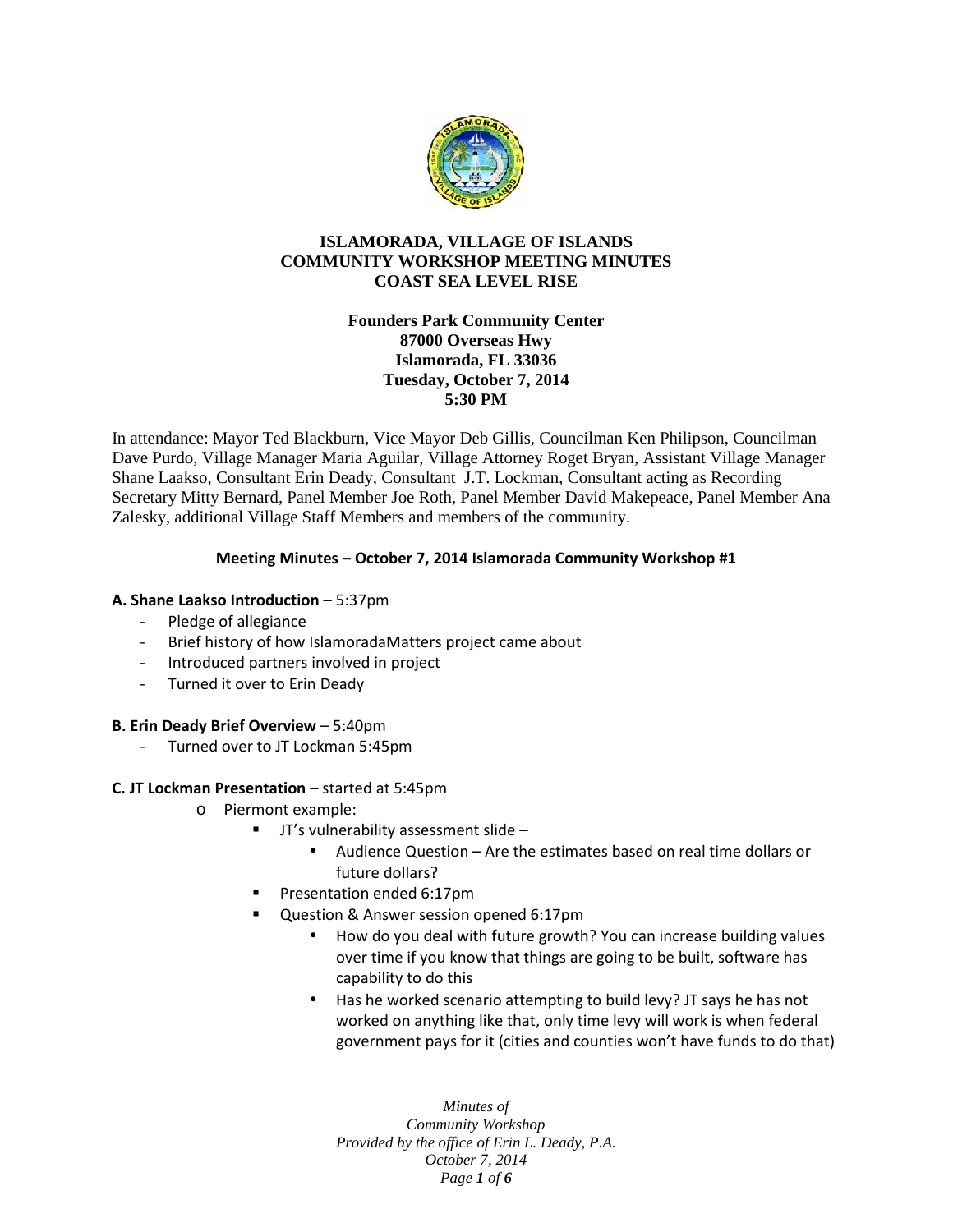#### **D. Panel Discussion** started 6:20pm

- Question  $1$  from your perspective, what do you think the biggest concern is with regard to sea level rise within the Village of Islamorada?
	- o Panelist Joe Roth damage to commercial structures, loss of life
	- o Panelist David Makepeace as homeowner his concern is erosion, landscaping issues for normal sea level rise because vegetation cannot handle salt; property value
		- As biologist whole new succession of vegetation will occur, loss of hammock, reef impacts that won't rise with the sea level, storms won't break on the reef like they do now, mangroves won't be same kind of buffer they are now
	- o Panelist Ana Zalesky agrees with Joe Roth on safety issue; concern is property values and what is to become of them – can they be fortified, will we be able to save all of them?
		- Erin Deady says might need tools for financing
	- o Panelist Mayor Ted Blackburn very optimistic because of Southeast Florida Regional Climate Change Compact (SEFRCCC); last week's conference in Miami Beach provided example of storm surge, having dramatic effect of sea and fresh water coming together; but in Keys there are tides that protect us – but concerned about initiative and whether community can look at them and figure out something to do about the seas rising  $-$  are we going to take steps to mitigate? Near term council will have to look at these issues, but there are things that we can do now to buy time – need to start now – his major concern that we are talking about it but might not be willing to take the necessary steps
- Question 2 similarities with Piedmont?
	- o Panelist David Makepeace need to set own baseline data to add into the scenario going forward (so that 2 feet from where has reference); need to use assessed value since only thing that will remain consistent regarding property values; need to figure out a factor (assessed value vs. sale value) to use; Cost/Benefit Analysis (CBA) individual and infrastructure/government CBA is helpful – good to have both since public doesn't have typical access to government info – side comment is that perception is the reality (we need to prepare without scaring tourists and future homebuyers) – need to keep emphasizing this to the community so not scaring people
	- o Panelist Joe Roth similar most in the peninsular aspect, everything is coastal here too; from commercial property owner/homeowner side we need multi-prong approach (flood proofing structures) – walling is not going to be useful; different because we have a lot of runoff happening; he also likes blended property value (factor/multiplier included)
	- o Panelist Ana Zalesky says different because Piermont is a river community with dredged land; walling is not an option for us here, we are built on a rock (not dredged)
	- o Panelist Mayor Ted Blackburn differences? Started by touching on insurance FEMA analysis to determine what to charge residents – but we need to show that we are being proactive to take hardening steps (could result in financial benefit for all of us); talked about Sea Oats Park that breaches during all storm events; 200 yards on left from that the mangroves are almost underwater and the road is right there – we have to have the right data to make the correct decisions going forward; resaid he is optimistic that we can come up with good solutions

*Minutes of Community Workshop Provided by the office of Erin L. Deady, P.A. October 7, 2014 Page 2 of 6*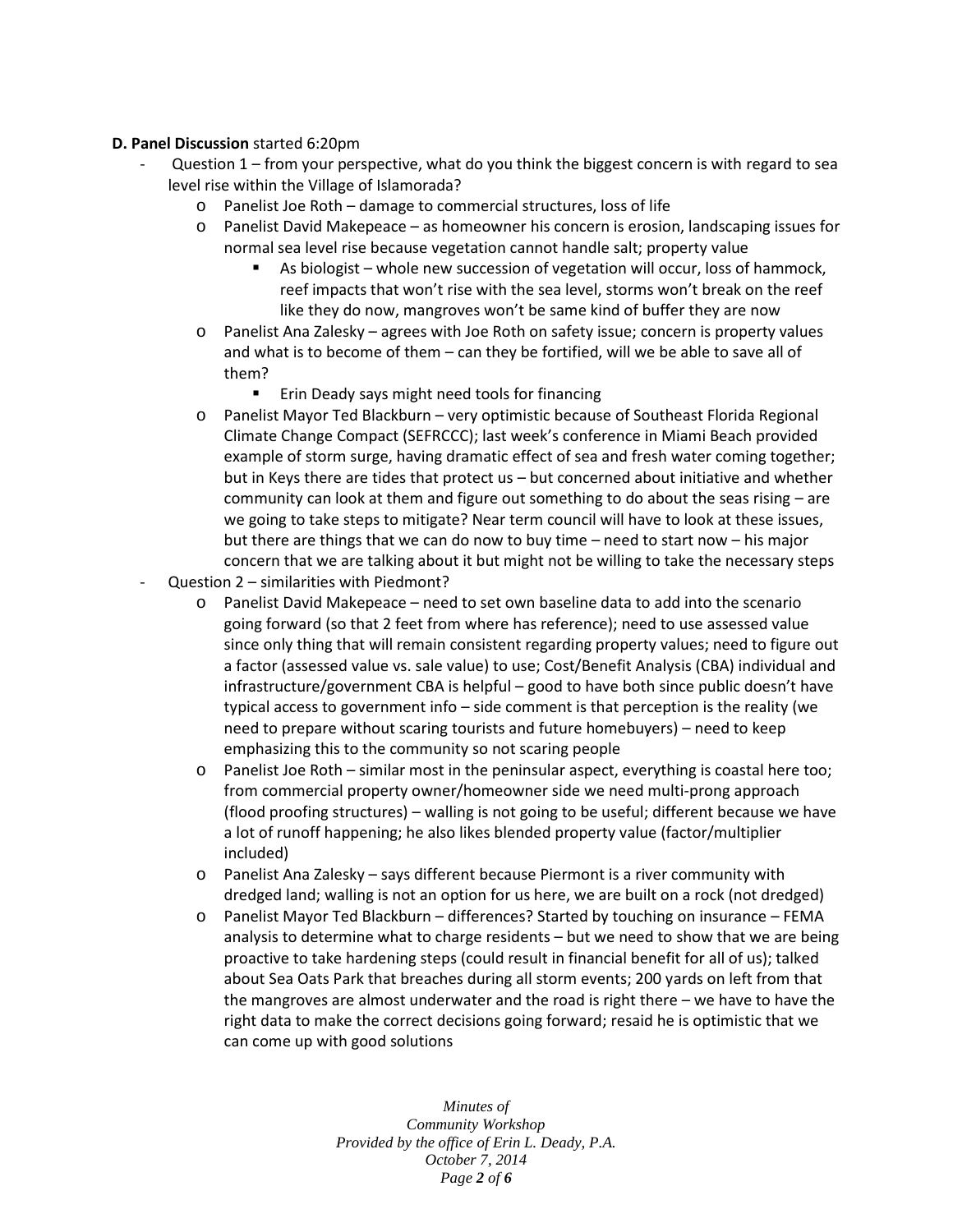- Question 3 unique characteristics of Islamorada?
	- o Panelist David Makepeace some of the most valuable property in the Keys are in harm's way to rising water and nuisance tides (waterside rests, resorts) – moving forward those places need our help in terms of CBA to determine what to do moving forward; different – don't have large land masses that we are backed up against with high elevations – water can run around the Keys so not subject to storm surge – but porosity is an issue after storms; permitting issues - need to revise stormwater master plan to address what will happen
	- $\circ$  Panelist Ana Zalesky local economy relies on the water so important to look at what is going to happen so we can help ourselves as much as possible – since so dependent on water; how the locals live. Influx of second homes but locals see it different than those in Piermont – here most people live here and work here, makes it more important to our economy
	- o Panelist Joe Roth need to take into account, Piermont has a lot more elevation but here we don't have option to relocate – need to keep resorts on water not on US1 (or people won't come here); residential concern/tax base concerns that several areas that were built on fill dirt that didn't previously exist – substantial economic value in those areas that are very vulnerable to ground washing out from underneath them – make canals shallower, shore up docks, walls – also stormwater issue because of nature of fill areas
	- o Panelist Mayor Ted Blackburn loved what Joe Roth said, have to look at totality of where we are, gave example of Lower Matecumbe Key – Sea Oats beach is low and breaches but because it does, the areas of Port Antigua survive since there is less of a storm surge (other places where not same flow have much worse flooding); Upper Matecumbe Key is rock – can you put tunnels between ocean and bay? – would that preserve recreate flow? (he doesn't know); we are unique but there are ways to find solutions to keep us around for longer than we think; mentioned Hemingway article after 1935 wipeout – 400 veterans came here to rebuild but residents are here by choice – same with today's residents, they choose to live here despite the perils though we must make efforts to stall and buy time
- Erin Deady's recap she heard the following concerns: limited land envelop, limited ability for growth, fill issue, canal systems issues/solutions
- Session ended 7:01pm for 5 minute break

# **E. Public Comment Period** – Erin Deady started back up at 7:16pm

- Erin Deady turned presentation over to JT Lockman
- Using same numbers Jason Evans presented last month for infrastructure 3-7" by 2030 or 9-24" by 2060 – JT Lockman to use same numbers –
	- no objection from public
- Using Monroe County parcel data; surges from all years 10,25, 50 (2005 study is best we have) -
	- $\circ$  12 runs of the model will be done total proposing to show damage from 8 single storms
	- o Erin Deady explained difference between nuisance flooding (1.08') and Wilma storm event (6')
	- o Once results are obtained, then extrapolate places in between or times in between

*Minutes of Community Workshop Provided by the office of Erin L. Deady, P.A. October 7, 2014 Page 3 of 6*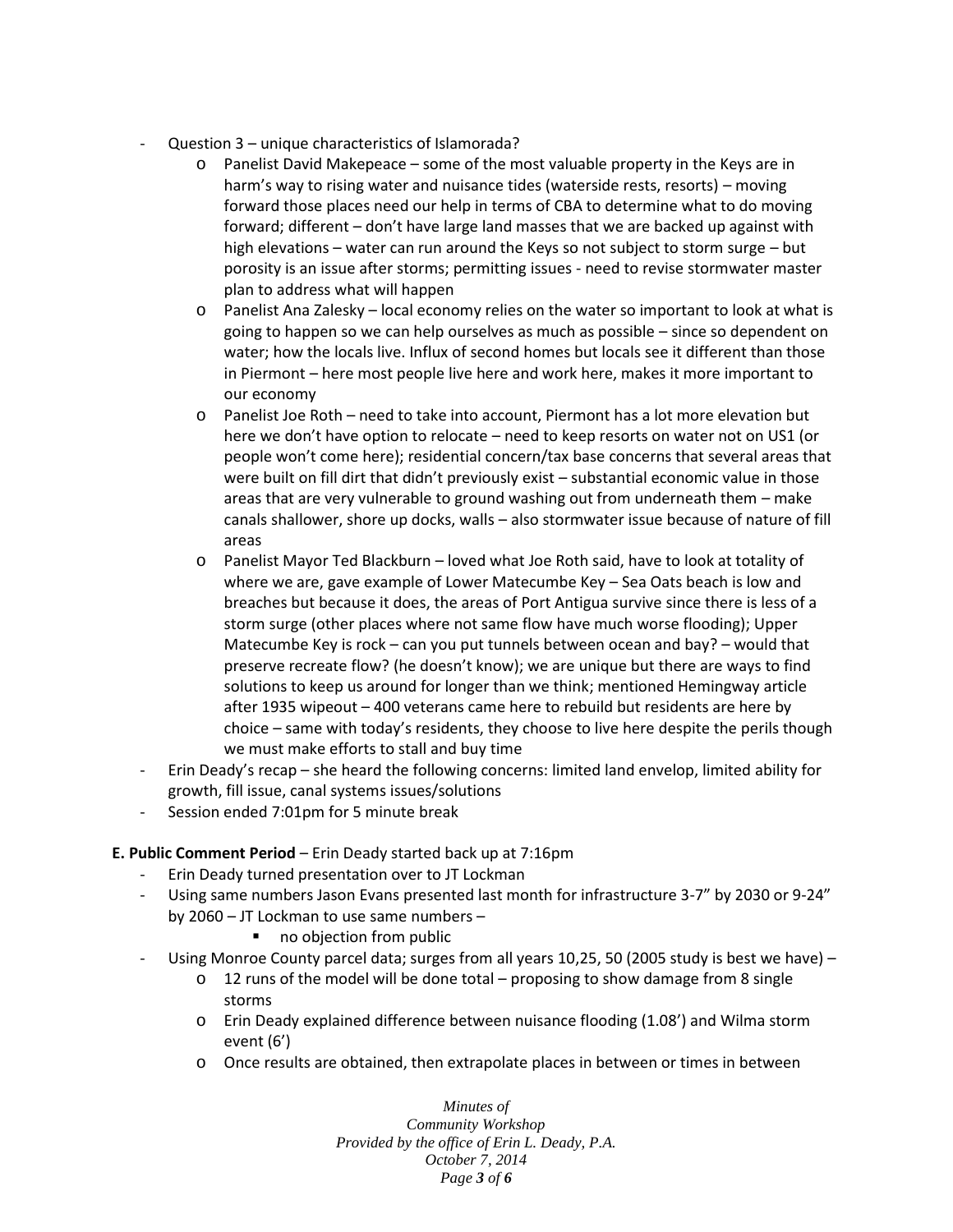- o Doing whole area rather than select areas though more consistent based on infrastructure work being done by Jason Evans
- o Comments on dates, storms being modeled
	- Public (Sue Miller) as water rises, effect is different because of reef height and mangroves - observation is drastic difference in effect of hurricanes if come from Bay or Ocean side – is that being considered? No, when you make models, you have to simplify things – results that are overestimated will balanced with those that are underestimated, model doesn't factor wind, just using FEMA numbers of how high water will rise – can do more complicated water modeling that takes into account wind, shape of bottom, wave shape but would cost million for the Keys
		- Panelist David Makepeace comment if Wilma-type flood worst on Ocean side is 6 feet and worst on Bay side is 6 feet – surges not seen greater than that – if 10 feet surges, no hardening options will work
	- Councilman Ken Philipson interested in seeing total Islamorada modeled, not just a specific portion in Islamorada
- o Elevation of mean high tide using Vaca Key gauge, explained mean higher high water (MHHW) data since they have that at Vaca Key, using that as the starting point –
	- No Comments from public
- o Subsidence JT Lockman said not really an issue, mostly in other areas, so we are not proposing to use and subsidence data in model –
	- No Comments from public
- $\circ$  Location of 100 year flood zone proposing to use 2005 flood maps, divide the Village into subareas to look at all parcels with particular flood height, will then do separate runs of the model based on different characteristics; will likely divide Village into 8 different areas so 12 runs of  $8 = 96$  total runs of the model
	- No Comments from public
- o Surge height , flood insurance data using 2005 flood insurance study
	- No Comments from public
- o Topography obtained LiDAR data (measured every 3 feet to within 2-3 inch accuracy); proposing to use 5 meter data (measured every 15'to same accuracy)
- JT Lockman asked the audience if anything bothering them so far, if they would do anything different?
	- o Deb Gillis said 300 ft property with 10' height variance on her property questioned if same elevation every 15' is accurate enough – JT Lockman explained that it was
	- o Panelist Joe Roth asked how are we going to value? Transcends so many issues
		- JT Lockman says use digital tax map for buildings and lots; first thing is Jason Evans has worked with tax assessors to make sure everything is properly classified by use, also put in year built for each building, can then assign different depth damage function to each property
		- JT Lockman says one decision to make here is about property values use assessed value or apply sales ratio with a multiplier?
			- Up to the audience as to what they want? What does the audience want?
				- o Public responses:

*Minutes of Community Workshop Provided by the office of Erin L. Deady, P.A. October 7, 2014 Page 4 of 6*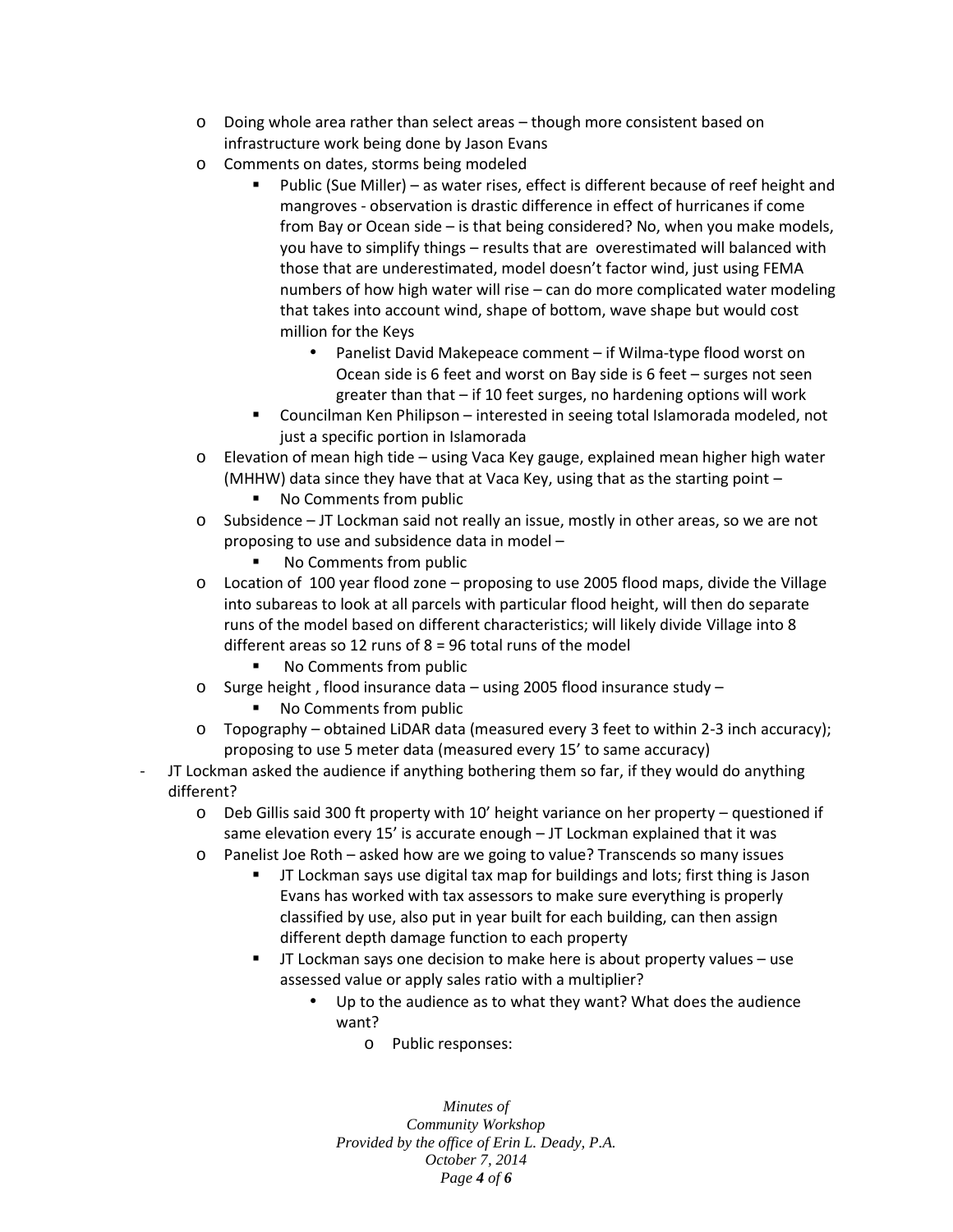- Panelist Ana Zalesky says definitely apply 15-20% to assessed value (because assessed values are is running lower on average)
- **Panelist David Makepeace says we don't need to set** number – but wants to see some multiplier because if the assessed values are off, that will make a big difference in CBA in determining what to do going forward – especially in commercial and public properties - says assessed values are not accurate and lag behind market value (Erin Deady says 115% is best data so far – Panelist Ana Zalesky asked if this pertained to residential or commercial or both – Erin Deady said she needs to follow up but the 115% is aggregate number
- Seems to be consensus that there needs to be a multiplier but not much public comment on by how much
- Panelist Mayor Ted Blackburn says they use total assessed appraised value to determine value of village – they discovered in last 4 years is that there is a 2 yr lag on that – after end of recession it took 2 years to reflect end of recession – he says 10-15% sounds ok but doesn't know how to quantify the 2 year lag in data if you use the assessed values – says we need to use multiplier but doesn't know what it should be
- JT Lockman says this could be a project for staff if you have last 5 years of sales and 5 years of assessed values – could determine the ratio with actual data
	- Someone (Ken Philipson) in audience public said don't do that calculation because then you get into lag issue – just need to pick
	- Deb Gillis asked how many people Erin Deady had consulted – Erin responded three total
		- o She then asked if consistent across entire Keys or just Islamorada – Ana Zalesky says across keys that it is 15- 20%
		- o Panelist David Makepeace said we want higher number, some ground proofing is good – he is comfortable with 15% since somewhat close to real values when doing CBA
	- Erin Deady suggested more ground truthing within a certain range – if we fall within range then people will feel ok about the percentage

*Minutes of Community Workshop Provided by the office of Erin L. Deady, P.A. October 7, 2014 Page 5 of 6*